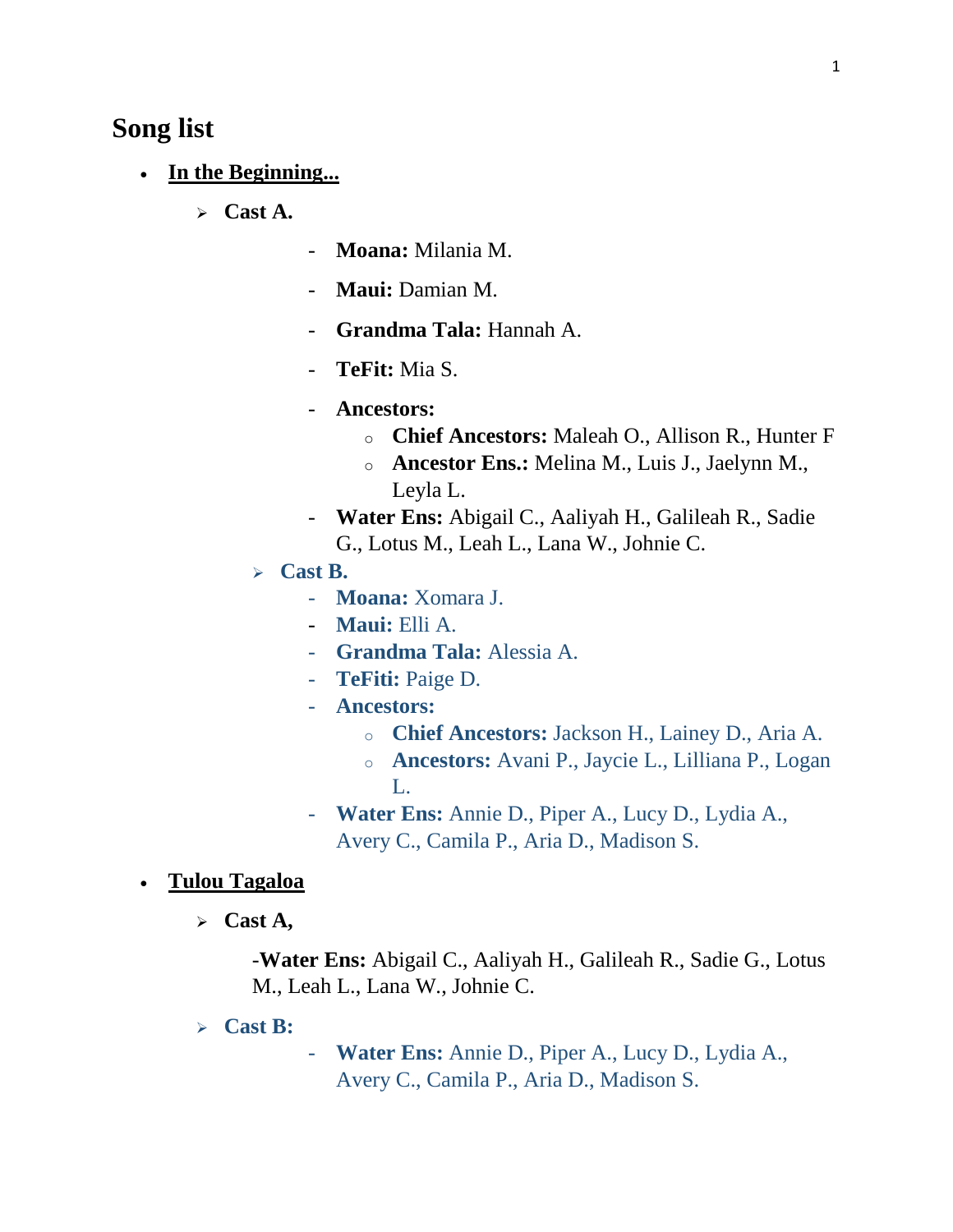# **Where You Are (Part 1)**

**Cast A**

- **Moana:** Milania M.
- **Chief Tui:** Harrison D.
- **Sina:** Emily F.
- **Villagers:**
	- o Alexander L., Sofia M., Mathias M., Cristian M., Ariel H., Tiffany A., Lennon M., Roman R., Bronzyn R, Ava M., Nelson W., Darienne T., Ana J.
- **Cast B**
	- **Moana:** Xomara J.
	- **Chief Tui:** Julius P.
	- **Sina:** Sophia B.
	- **Villagers:**
		- o Gisela J., Sophia L., Elisa H., Sofia H., Kobe J. Natalee S., Gia Z., Dean H., Avalynn S., Kendon S., Elijah M. Oliver S., Sophia S.

#### **Where You Are (Part 2)**

- **Cast A.**
- **Chief Tui:** Harrison D.
- **Sina:** Emily F.
- **Hei Hei:** Runy N.
- **Pua:** Julia A.
- **Moana:** Milania M.
- **Villagers:**
	- o Alexander L., Sofia M., Mathias M., Cristian M., Ariel H., Tiffany A., Lennon M., Roman R., Bronzyn R, Ava M., Nelson W., Darienne T., Ana J.
- **Grandma Tala:** Hannah A.
- **Cast B.**
	- **Chief Tui:** Julius P.
	- **Sina:** Sophia B.
	- **Hei Hei:** Karina C.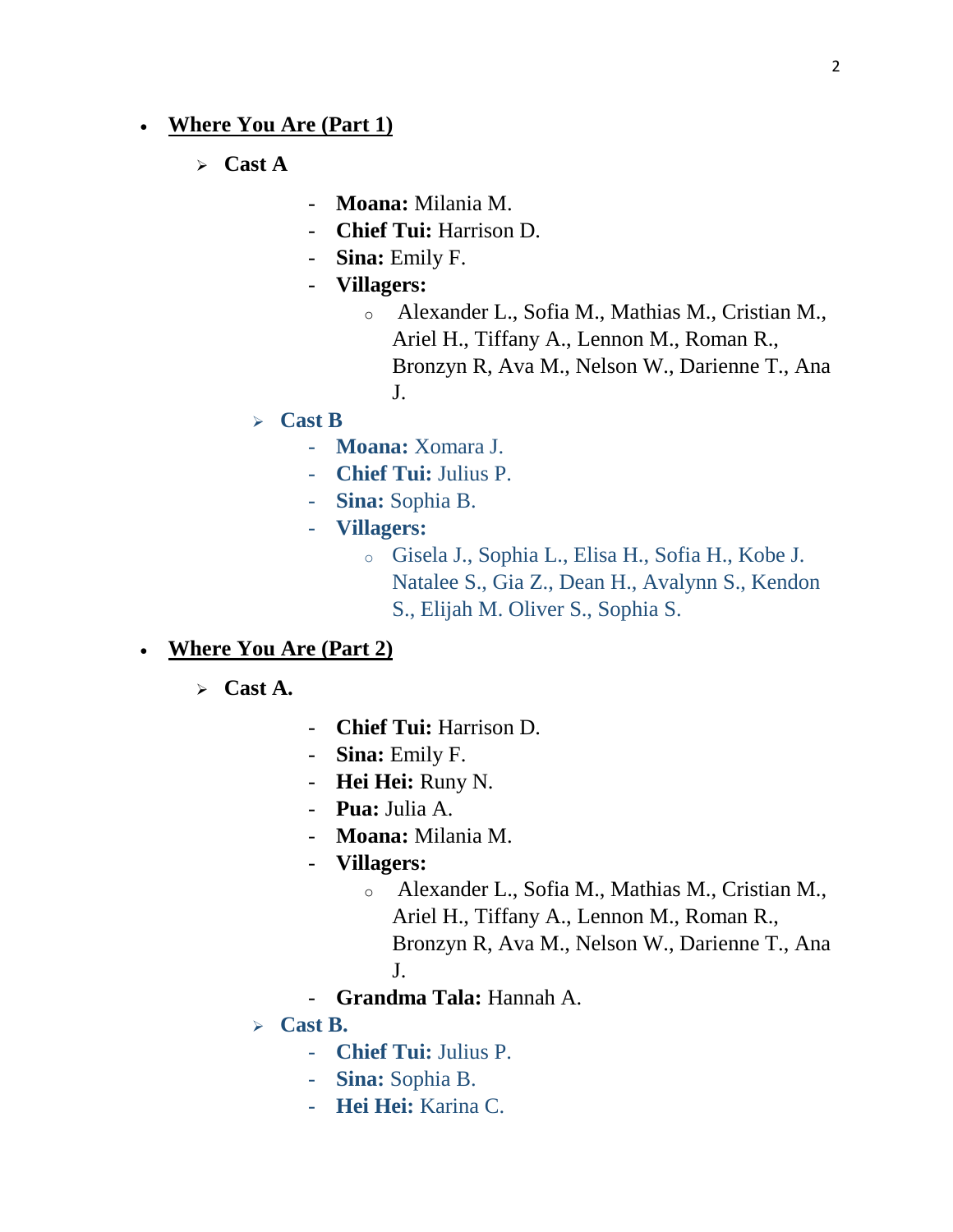- **Pua:** Kate A.
- **Moana:** Xomara J.
- **Villagers:**
	- o Gisela J., Sophia L., Elisa H., Sofia H., Kobe J. Natalee S., Gia Z., Dean H., Avalynn S., Kendon S., Elijah M. Oliver S., Sophia S.
- **Grandma Tala:** Alessia A.
- **How Far I'll Go**
	- **Cast A.**
- **Moana:** Milania M.
- **Pua:** Julia A.
- **Hei Hei:** Ruby N.
- **Water Ens:** Abigail C., Aaliyah H., Galileah R., Sadie G., Lotus M., Leah L., Lana W., Johnie C.
- **Cast B.**
	- **Moana:** Xomara J.
	- **Pua:** Kate A.
	- **Hei Hei:** Karina C.
	- **Water Ens:** Annie D., Piper A., Lucy D., Lydia A., Avery C., Camila P., Aria D., Madison S.
- **We Know the Way** 
	- **Cast A.**
- **Ancestors:** 
	- o **Chief Ancestors:** Maleah O., Allison R., Hunter F
	- o **Ancestor Ens.:** Melina M., Luis J., Jaelynn M., Leyla L.
- **Moana:** Milania M.
- **Grandma Tala:** Hannah A.
- **Cast B.**
- **Ancestors:**
	- o **Chief Ancestors:** Jackson H., Lainey D., Aria A.
	- o **Ancestors:** Avani P., Jaycie L., Lilliana P., Logan L.
- **Moana:** Xomara J.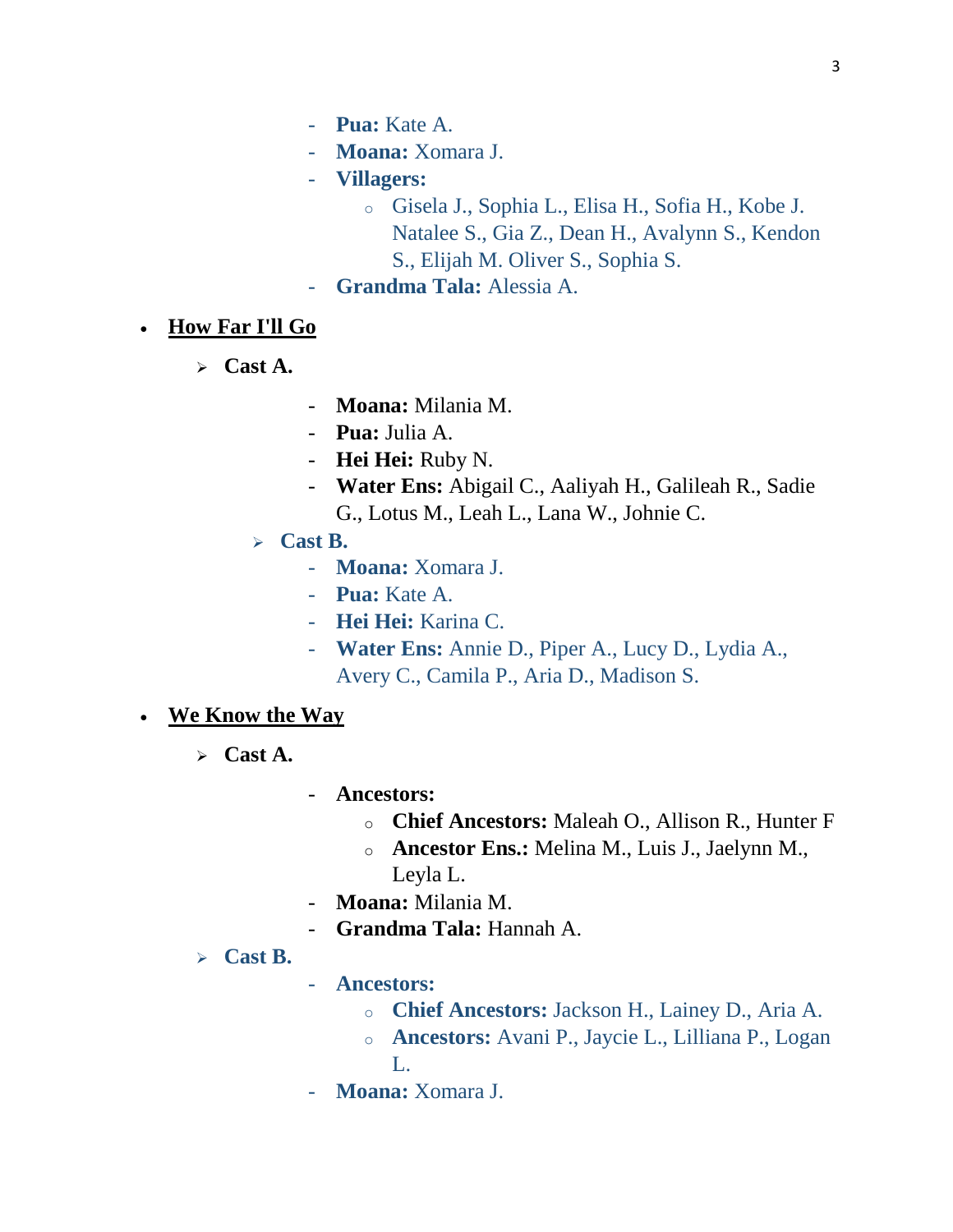- **Grandma Tala:** Alessia A.
- **We Know the Way (Playoff)**
	- **Cast A.**
- **Chief Ancestors:** Maleah O., Allison R., Hunter F
- **Moana:** Milania M.
- **Grandma Tala:** Hannah A.
- **Cast B.**
- **Chief Ancestors:** Jackson H., Lainey D., Aria A.
- **Moana:** Xomara J.
- **Grandma Tala:** Alessia A.

#### **Where You Are (Reprise)**

- $\triangleright$  **Cast A.**
- **Grandma Tala:** Hannah A.
- **Cast B.**
- **Grandma Tala:** Alessia A.

#### **How Far I'll Go (Reprise)**

- $\triangleright$  **Cast A.**
- **Moana:** Milania M.
- **Grandma Tala:** Hannah A.
- **Water Ens:** Abigail C., Aaliyah H., Galileah R., Sadie G., Lotus M., Leah L., Lana W., Johnie C.
- **Chief Ancestors:** Maleah O., Allison R., Hunter F
- **Cast B.**
- **Moana:** Xomara J.
- **Grandma Tala:** Alessia A.
- **Water Ens:** Annie D., Piper A., Lucy D., Lydia A., Avery C., Camila P., Aria D., Madison S.
- **Chief Ancestors:** Jackson H., Lainey D., Aria A.

#### **You're Welcome**

- **Cast A.**
- **Maui:** Damian M.
- **Ancestors (Maui Ensemble):**
	- o **Chief Ancestors:** Maleah O., Allison R., Hunter F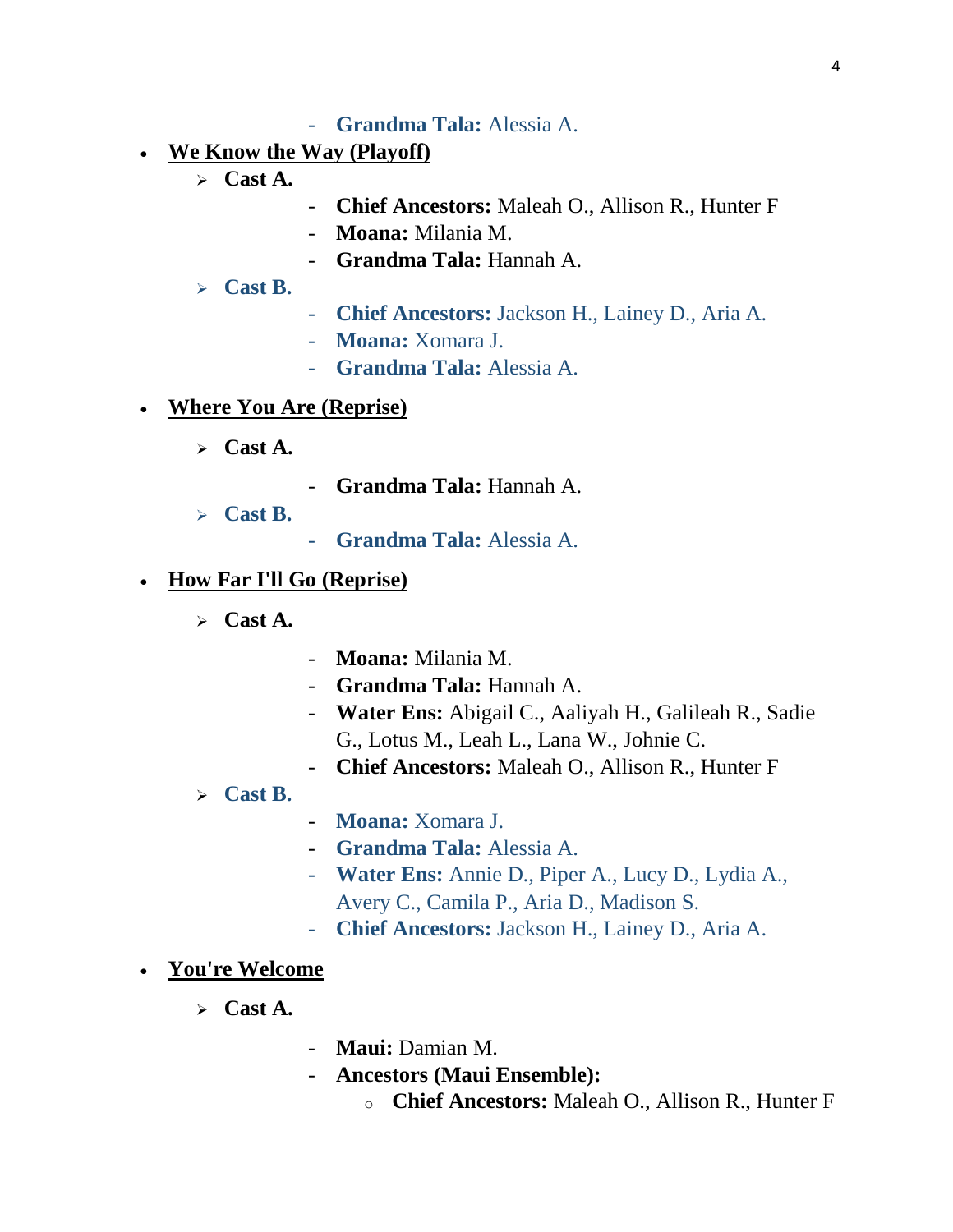- o **Ancestor Ens.:** Melina M., Luis J.
- **Water Ens:** Abigail C., Aaliyah H., Galileah R., Sadie G., Lotus M., Leah L., Lana W., Johnie C.

# **Cast B.**

- **Maui:** Elli A.
- **Ancestors (Maui Ensemble)**
	- o **Chief Ancestors:** Jackson H., Lainey D., Aria A.
	- o **Ancestors:** Avani P., Jaycie L., Lilliana P., Logan L.
- **Water Ens:** Annie D., Piper A., Lucy D., Lydia A., Avery C., Camila P., Aria D., Madison S.

# **Warrior Face (Part 1)**

- **Cast A.**
- **Maui:** Damian M.
- **Cast B.**
- **Maui:** Elli A.
- **Warrior Face (Part 2)**
	- **Cast A.**
- **Maui:** Damian M.
- **Moana:** Milania M.
- **Cast B.**
- **Maui:** Elli A.
- **Moana:** Xomara J.
- **Warrior Face (Part 3)**
	- **Cast A.**
- **Gate Monster:** Roman R.
- **Monsters:** Bronzyn R., Ava M., Nelson W., Darienne T., Ana J.
- **Maui:** Damian M.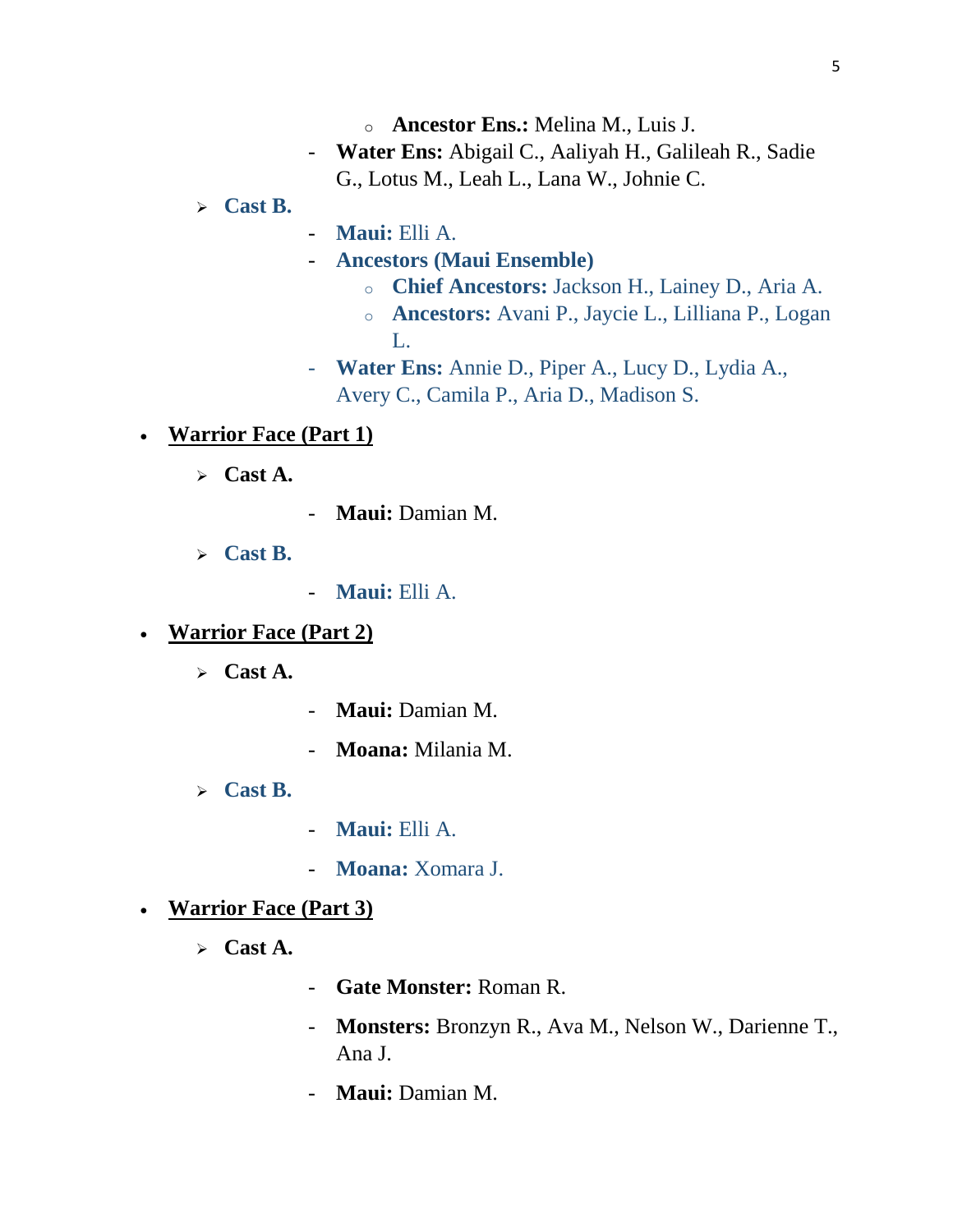- **Moana:** Milania M.

**Cast B.**

- **Gate Monster:** Dean H.
- **Monsters:** Avalynn S., Kendon S., Elijah M., Oliver S., Sophia S.
- **Maui:** Elli A.
- **Moana:** Xomara J.
- Shiny (Part 1)
	- **Cast A.**
- **Tomatoa:** Alejandra J.
- **Claws:** Jaelynn M., Leyla L.
- **Shiny Ens:** Lotus M., Leah L., Lana W., Johnie C.
- **Maui:** Damian M.
- **Moana:** Milania M.
- **Cast B.**
- **Tomatoa:** Thomas R.
- **Claws:** Lilliana P., Logan L.
- **Shiny Ens:** Annie D., Piper A., Lucy D., Lydia A.
- **Maui:** Elli A.
- **Moana:** Xomara J.
- **Shiny (Part 2)** 
	- **Cast A.**
- **Tomatoa:** Alejandra J.
- **Claws:** Jaelynn M., Leyla L.
- **Shiny Ens:** Lotus M., Leah L., Lana W., Johnie C.
- **Maui:** Damian M.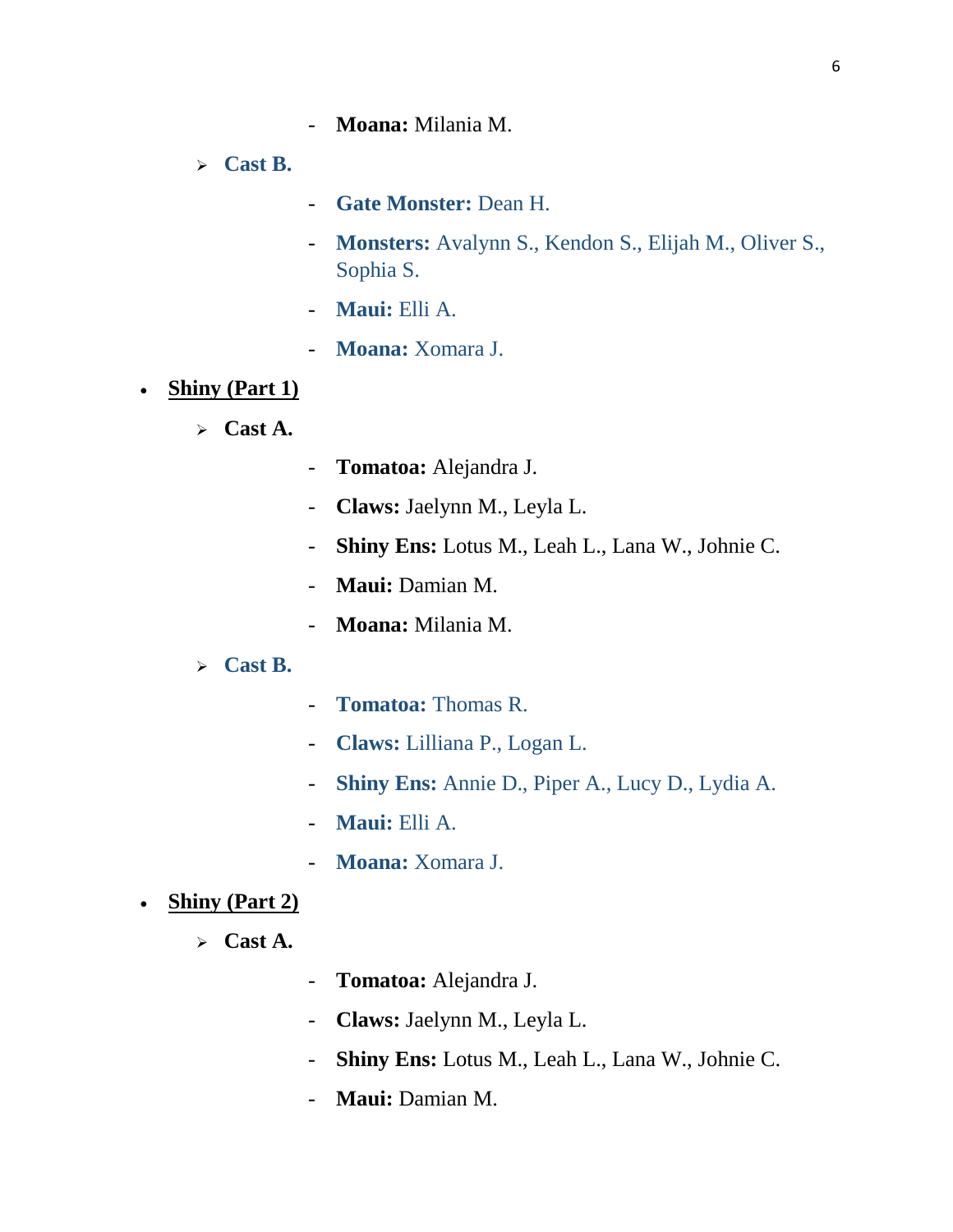**Cast B.**

- **Tomatoa:** Thomas R.
- **Claws:** Lilliana P., Logan L.
- **Shiny Ens:** Annie D., Piper A., Lucy D., Lydia A.
- **Maui:** Elli A.
- **Moana:** Xomara J.
- **Shiny (Playoff)**
	- **Cast A.**
- **Tomatoa:** Alejandra J.
- **Claws:** Jaelynn M., Leyla L.
- **Shiny Ens:** Lotus M., Leah L., Lana W., Johnie C.
- **Cast B.**
- **Tomatoa:** Thomas R.
- **Claws:** Lilliana P., Logan L.
- **Shiny Ens:** Annie D., Piper A., Lucy D., Lydia A.

#### **Warrior Face (Reprise) / Logo Te Pate**

- **Cast A.**
- **Moana:** Milania M.
- **Maui:** Damian M.
- **Water Ens:** Abigail C., Aaliyah H., Galileah R., Sadie G., Lotus M., Leah L., Lana W., Johnie C.
- **Cast B.**
- **Moana:** Xomara J.
- **Maui:** Elli A.
- **Water Ens:** Annie D., Piper A., Lucy D., Lydia A., Avery C., Camila P., Aria D., Madison S.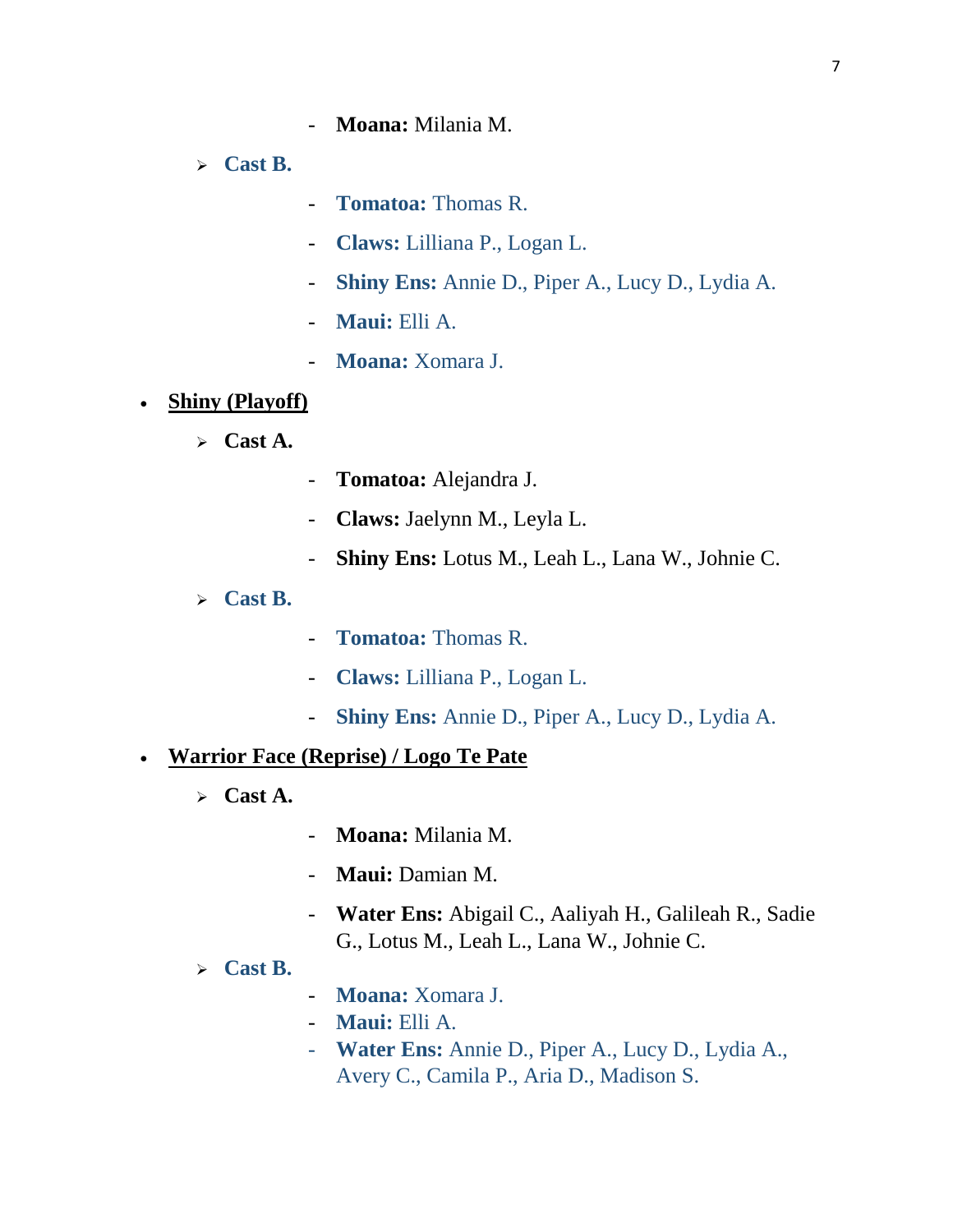- **Song of the Ancestors**
	- **Cast A.**
- **Ancestors:** 
	- o **Chief Ancestors:** Maleah O., Allison R., Hunter F
	- o **Ancestor Ens.:** Melina M., Luis J., Jaelynn M., Leyla L.
- **Grandma Tala:** Hannah A.
- **Moana:** Milania M.
- **Cast B.**
- **Ancestors:**
	- o **Chief Ancestors:** Jackson H., Lainey D., Aria A.
	- o **Ancestors:** Avani P., Jaycie L., Lilliana P., Logan  $L$
- **Grandma Tala:** Alessia A.
- **Moana:** Xomara J.
- **Know Who You Are**
	- **Cast A.**
- **Water Ens:** Abigail C., Aaliyah H., Galileah R., Sadie G., Lotus M., Leah L., Lana W., Johnie C.
- **Moana:** Milania M.
- **Cast B.**
- **Water Ens:** Annie D., Piper A., Lucy D., Lydia A., Avery C., Camila P., Aria D., Madison S.
- **Moana:** Xomara J.

#### **Te Fiti Restored**

- **Cast A**
- **Water Ens:** Abigail C., Aaliyah H., Galileah R., Sadie G., Lotus M., Leah L., Lana W., Johnie C.
- **Ancestors:** 
	- o **Chief Ancestors:** Maleah O., Allison R., Hunter F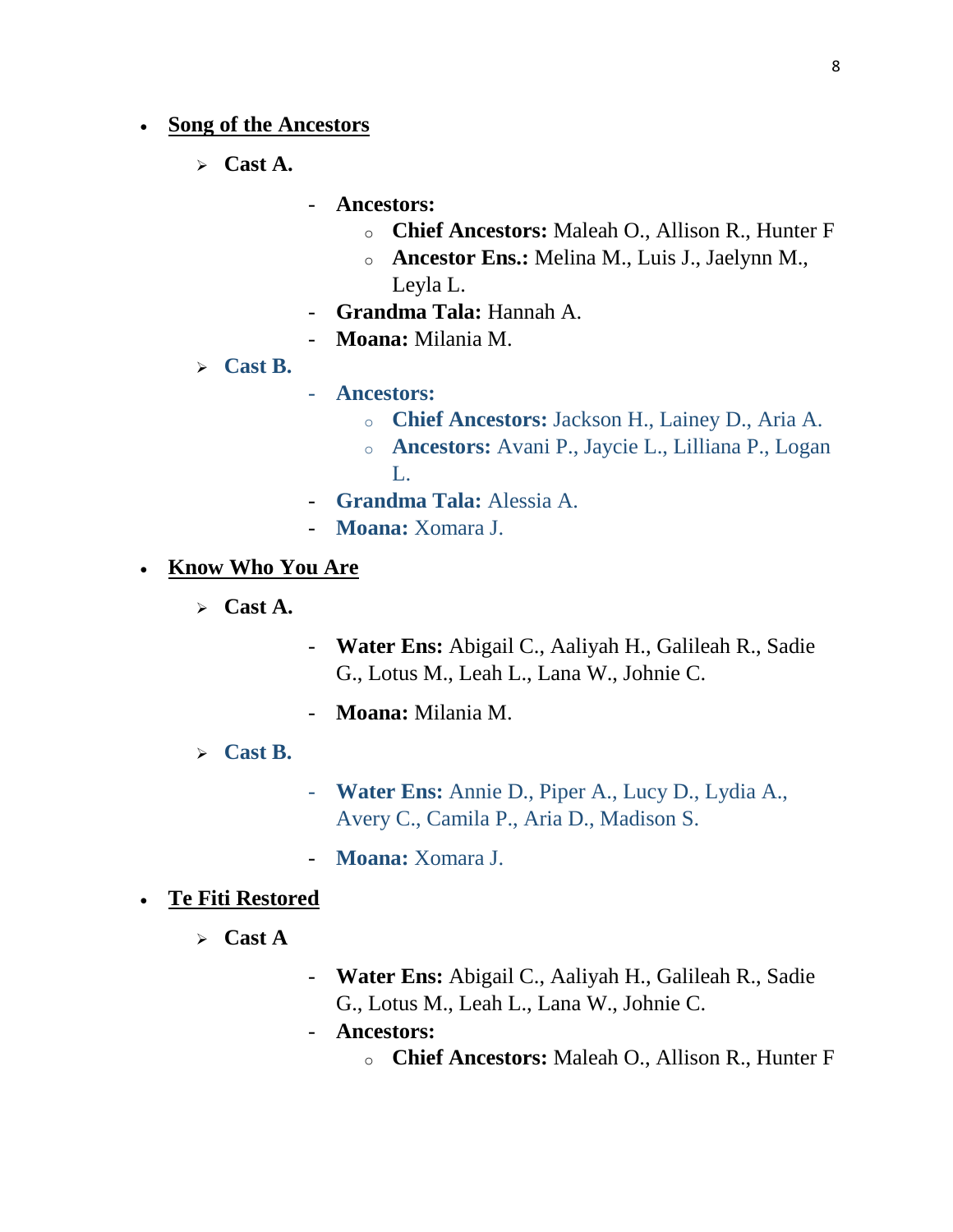- o **Ancestor Ens.:** Melina M., Luis J., Jaelynn M., Leyla L.
- **Moana:** Milania M.
- **Maui:** Damian M.
- **Cast B.**
- **Water Ens:** Annie D., Piper A., Lucy D., Lydia A., Avery C., Camila P., Aria D., Madison S.
- **Ancestors:**
	- o **Chief Ancestors:** Jackson H., Lainey D., Aria A.
	- o **Ancestors:** Avani P., Jaycie L., Lilliana P., Logan L.
- **Moana:** Xomara J.
- **Maui:** Elli A.

# **Tulou Tagaloa (Reprise)**

- **Cast A.**
- **Moana:** Milania M.
- **Water Ens:** Abigail C., Aaliyah H., Galileah R., Sadie G., Lotus M., Leah L., Lana W., Johnie C.
- **Cast B.**
- **Moana:** Xomara J.
- **Water Ens:** Annie D., Piper A., Lucy D., Lydia A., Avery C., Camila P., Aria D., Madison S.

# **We Know the Way (Reprise)**

- **Cast A.**
- **Moana:** Milania M.
- **Maui:** Damian M.
- **Chief Tui:** Harrison D.
- **Sina:** Emily F.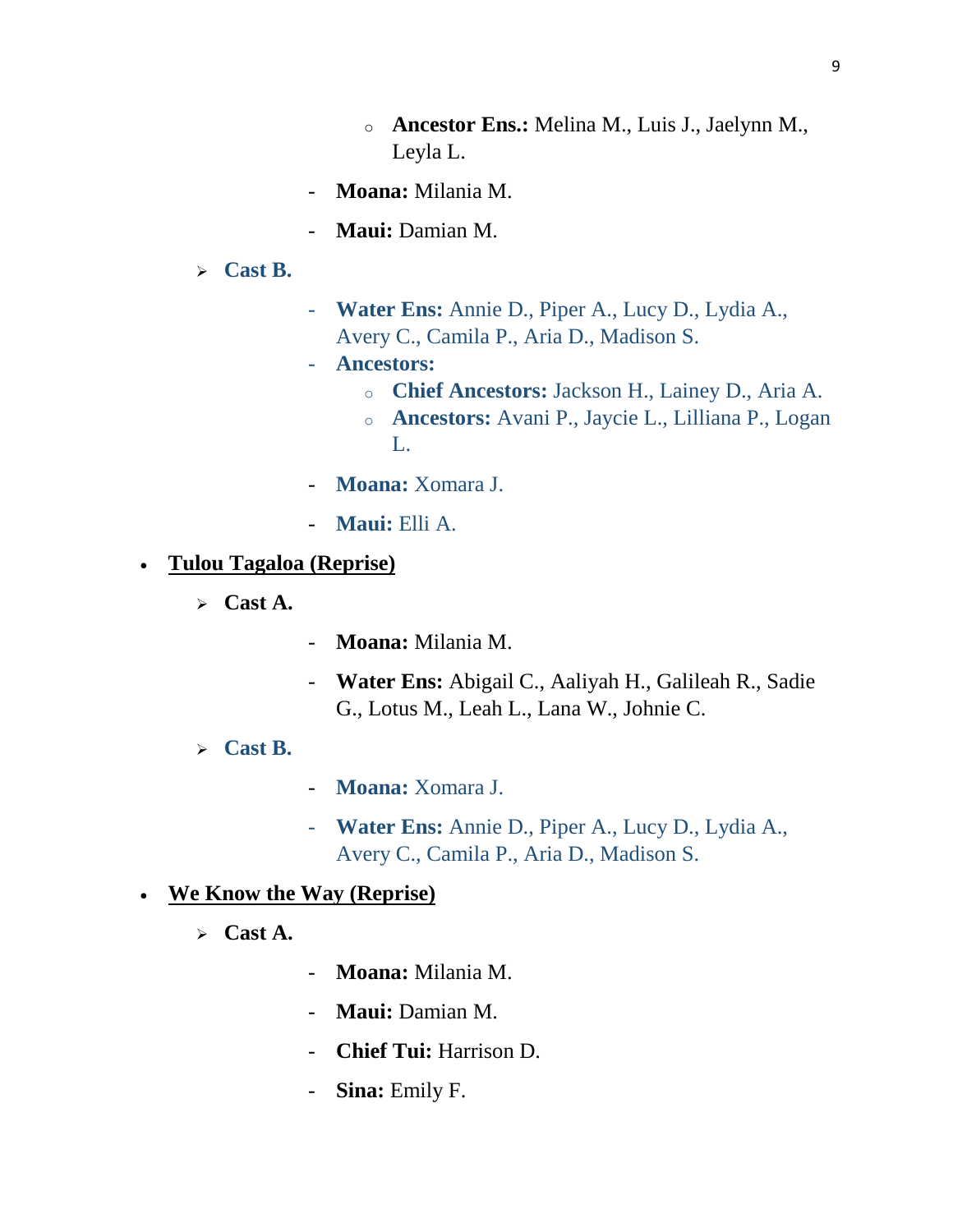- **Pua:** Julia A.
- **Hei Hei:** Ruby N.
- **TeFiti:** Mia S.

### - **Ancestors:**

- o **Chief Ancestors:** Maleah O., Allison R., Hunter F
- o **Ancestor Ens.:** Melina M., Luis J., Jaelynn M., Leyla L.
- **Water Ens:** Abigail C., Aaliyah H., Galileah R., Sadie G., Lotus M., Leah L., Lana W., Johnie C.

### - **Villagers:**

- o Alexander L., Sofia M., Mathias M., Cristian M., Ariel H., Tiffany A., Lennon M., Roman R., Bronzyn R, Ava M., Nelson W., Darienne T., Ana J.
- **Cast B.**
- **Moana:** Xomara J.
- **Maui:** Elli A.
- **Chief Tui:** Julius P.
- **Sina:** Sophia B.
- **Grandma Tala:** Alessia A.
- **Pua:** Kate A.
- **Hei Hei:** Karina C.
- **TeFiti:** Paige D.
- **Ancestors:**
	- o **Chief Ancestors:** Jackson H., Lainey D., Aria A.
	- o **Ancestors:** Avani P., Jaycie L., Lilliana P., Logan L.
- **Water Ens:** Annie D., Piper A., Lucy D., Lydia A., Avery C., Camila P., Aria D., Madison S.
- **Villagers:**
	- o Gisela J., Sophia L., Elisa H., Sofia H., Kobe J. Natalee S., Gia Z., Dean H., Avalynn S., Kendon S., Elijah M. Oliver S., Sophia S.